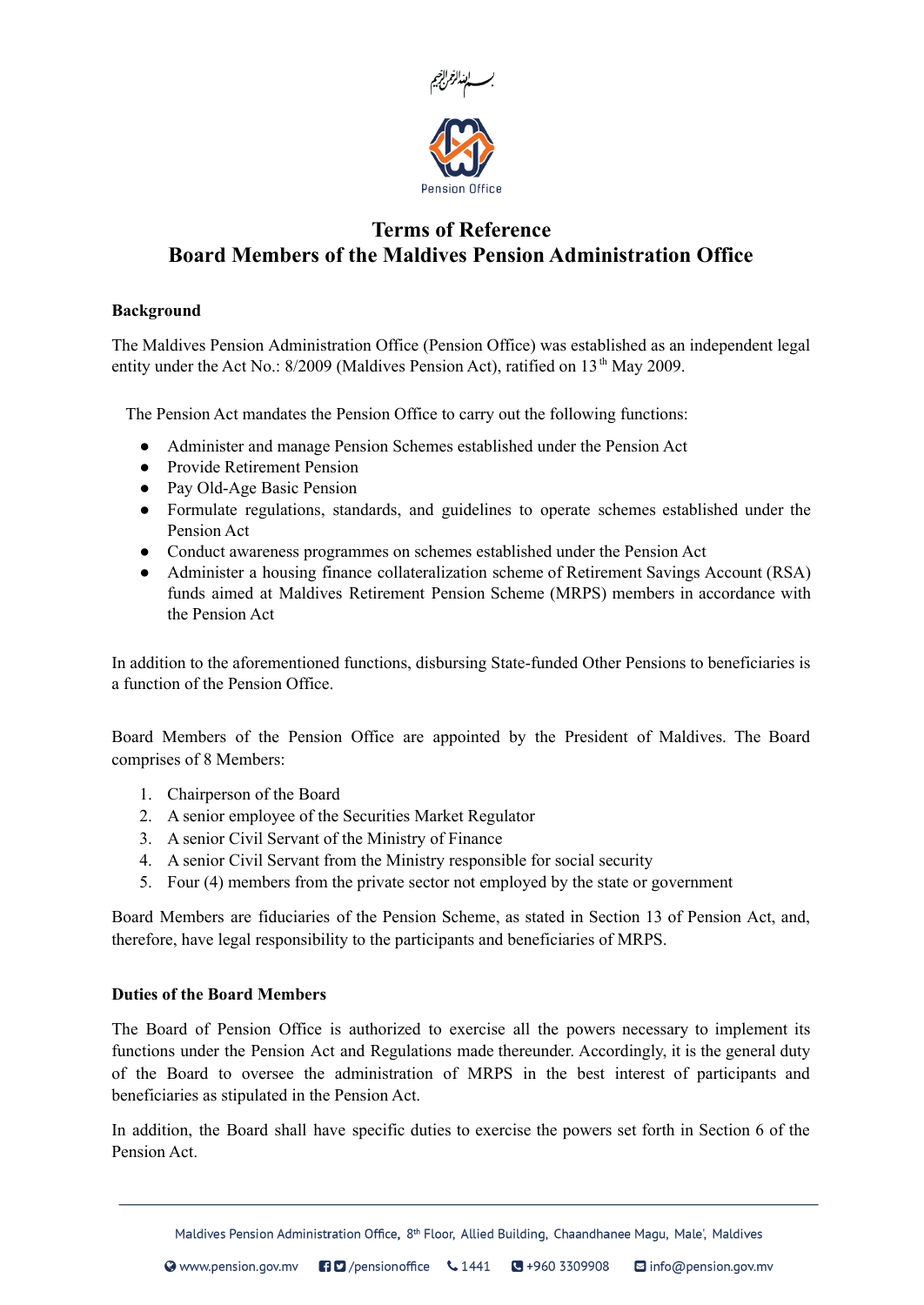### **Planning:**

The Board shall provide leadership and guidance to accomplish the long-term objectives and strategic goals of Pension Office, determine that measurable organizational objectives are established in-line with the Pension Act, monitor the progress towards attainment of the goals, ensure that the operations and the development of the organization are conducted in a lawful and ethical manner.

# **Relations with Stakeholders:**

The Board shall endeavour to maintain candid and constructive communication with all the stakeholders of MRPS including the Securities Market Regulator, government bodies, and market intermediaries. The Board shall also provide advice and recommendations to the aforementioned stakeholders with respect to MRPS and social security policy.

### **Supervision:**

The Board shall work with the Chief Executive Officer (CEO) to ensure that the operations of the Pension Office are conducted effectively in an efficient manner which achieves the organization's legal mandate and strategic objectives. Further, the Board shall facilitate and assist with relevant government authorities, including the Securities Market Regulator, Capital Market Development Authority (CMDA) in carrying out the supervision duties of MRPS.

### **Investments:**

The Board shall monitor the investments of MRPS and ascertain whether all investments are made as per Section 16 of the Pension Act and the Statement of Investment Principles of MRPS.

Moreover, Board Members shall make investment decisions independently and in the best interest of MRPS participants and beneficiaries.

#### **Annual Audit:**

The Board shall conduct regular audits of the Pension Office and MRPS, and conduct special audits where circumstances necessitate such actions. Accordingly, the Board shall engage an independent auditor approved by the Auditor General of the Maldives to conduct the aforementioned audits.

#### **Annual Report:**

The Board shall direct the preparation of annual financial statements and prepare the annual report of the Pension Office and MRPS, and shall arrange for publication of these materials for public record. Further, the Board shall also arrange to provide all the information stipulated under Section 4 of the Pension Act.

#### **Remuneration**

Board Members are paid a monthly pensionable remuneration of MVR 12,000.00.

#### **Term**

Board Members are appointed for a period of three (3) years. As per good governance practice adopted by the Pension Office Board, no Board Member shall be appointed to the Board for more than two consecutive terms, and no two Board Members from the same institution will be appointed to the Board.

Maldives Pension Administration Office, 8<sup>th</sup> Floor, Allied Building, Chaandhanee Magu, Male', Maldives